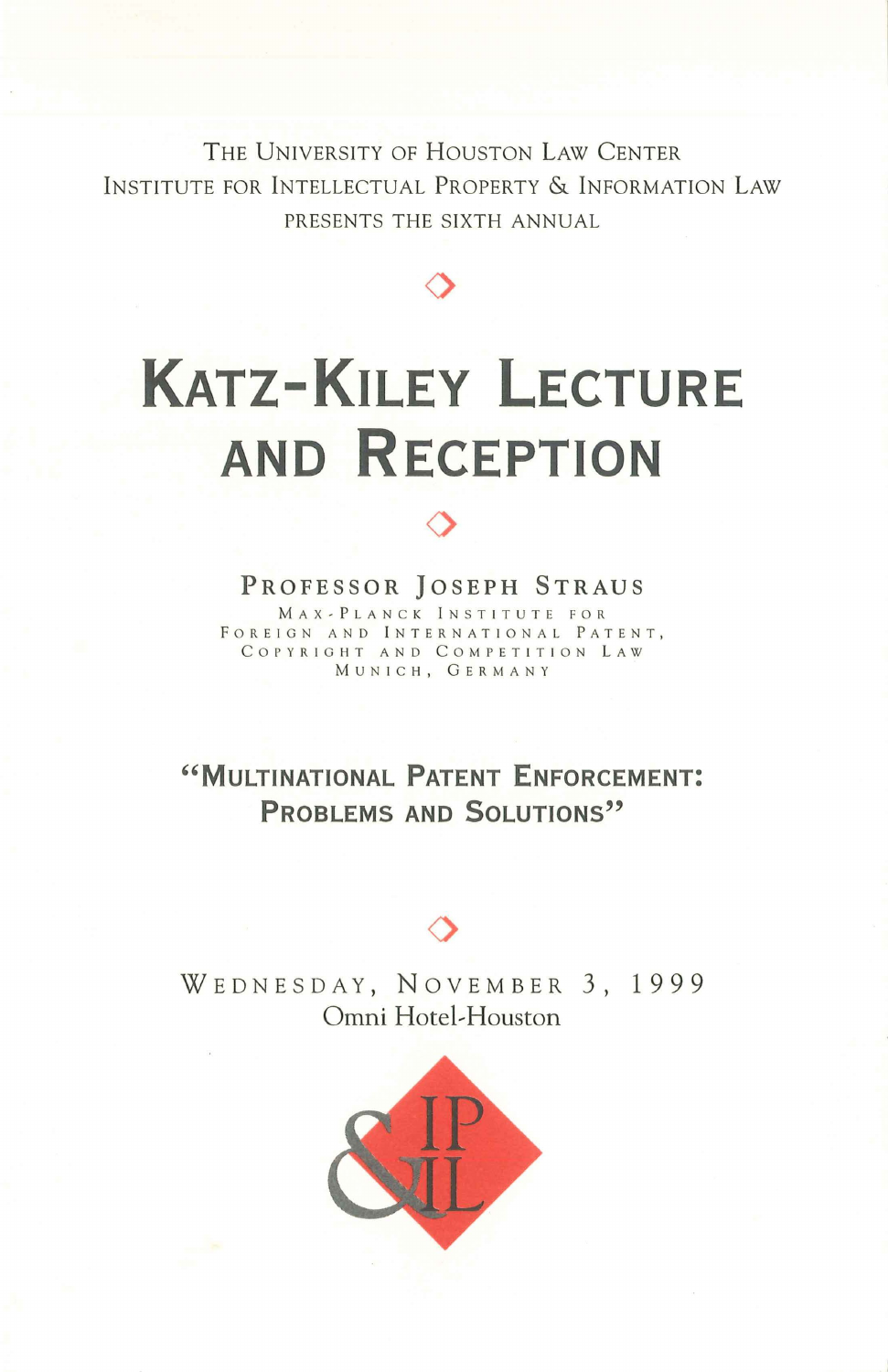

**PROFESSOR STRAUS** received his law diploma from the University of Lubljana in Slovenia and his law diploma from the University of Lubljana in Slovenia and his doctor of jurisprudence from the University of Munich. He joined the Max~Planck Institute for Foreign and International Patent, Copyright and Competition Law in Munich in 1966, and is a professor of patent law at the University of Munich. He has

also held an appointment as professor of law at the University of Lubljana since 1986.

He has been a visiting professor at Cornell Law School and the Swiss Federal Technical Institute, and has authored or co-authored thirteen books and numerous articles. Professor Straus has served as a consultant to the Organization for Economic Cooperation and Development, the World Intellectual Property Organization, the United Nations Committee on Technology and Development, the United Nations International Development Organization, the European Union, the World Bank, the German Parliament and the Government of the Republic of Slovenia.

Professor Straus is a member of several distinguished learned societies and international advisory organizations, including the Slovenian Academy of Sciences and Arts, the International Association for the Protection of Industrial Property, the Association for Teaching and Research in Intellectual Property, the Human Genome Project, the Research Fund of the European Patent Organization and the German Research Organization.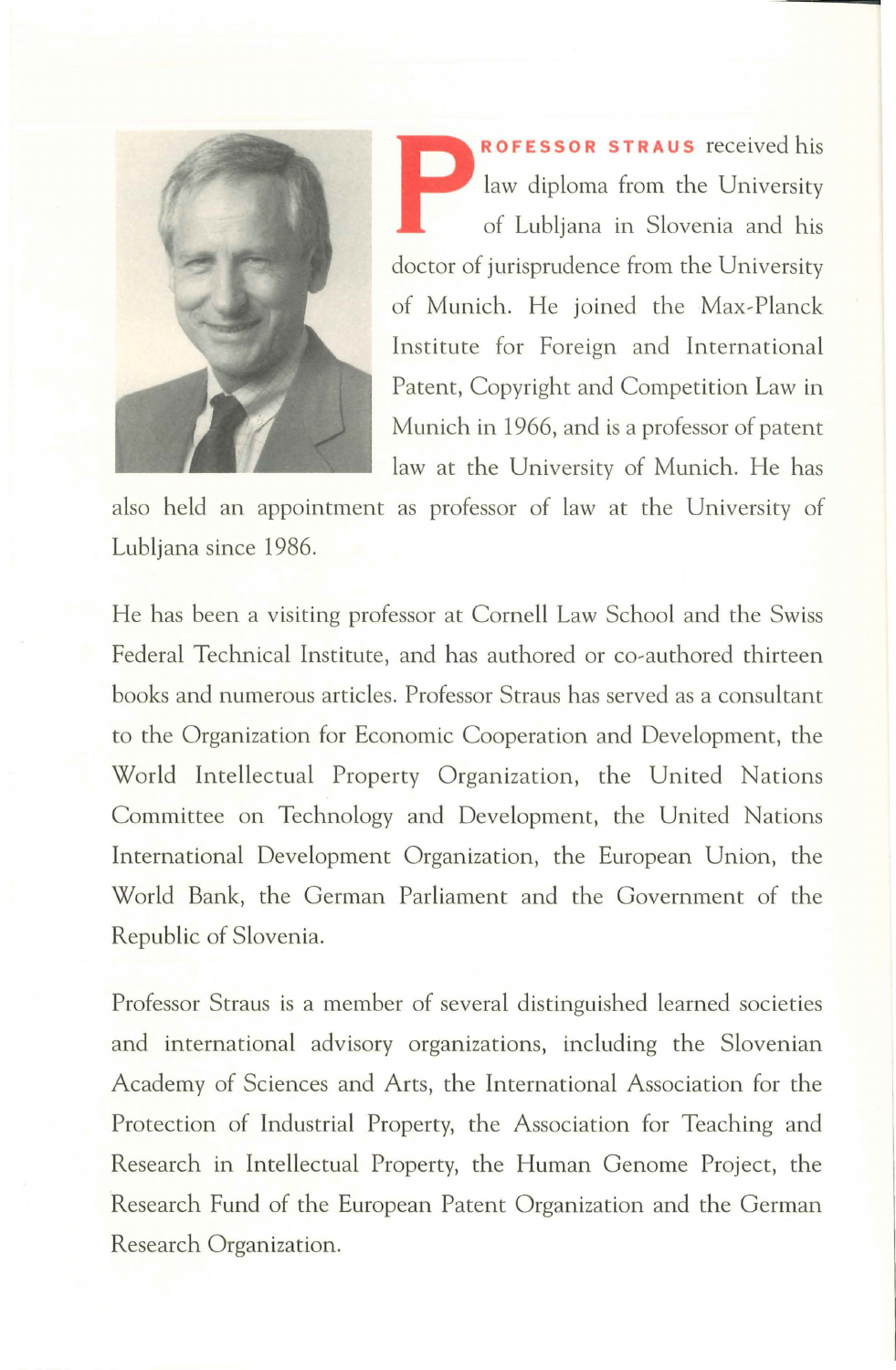THE INSTITUTE FOR INTELLECTUAL PROPERTY & INFORMATION LAW AT THE UNIVERSITY OF HOUSTON LAW CENTER

*is pleased to announce the sixth annual* 

# **KATZ-KILEY LECTURE AND RECEPTION**

PROFESSOR JOSEPH STRAUS

 $\Diamond$ 

## **"MULTINATIONAL PATENT ENFORCEMENT: PROBLEMS AND SOLUTIONS"**

WEDNESDAY, NOVEMBER 3, 1999

 $\Diamond$ 

6:00 P.M.

OMNI HOTEL~HOUSTON

# $\Diamond$

KINDLY RSVP BY

FRIDAY, OCTOBER 29, 1999

713.743.2201 or pjanicke@uh.edu